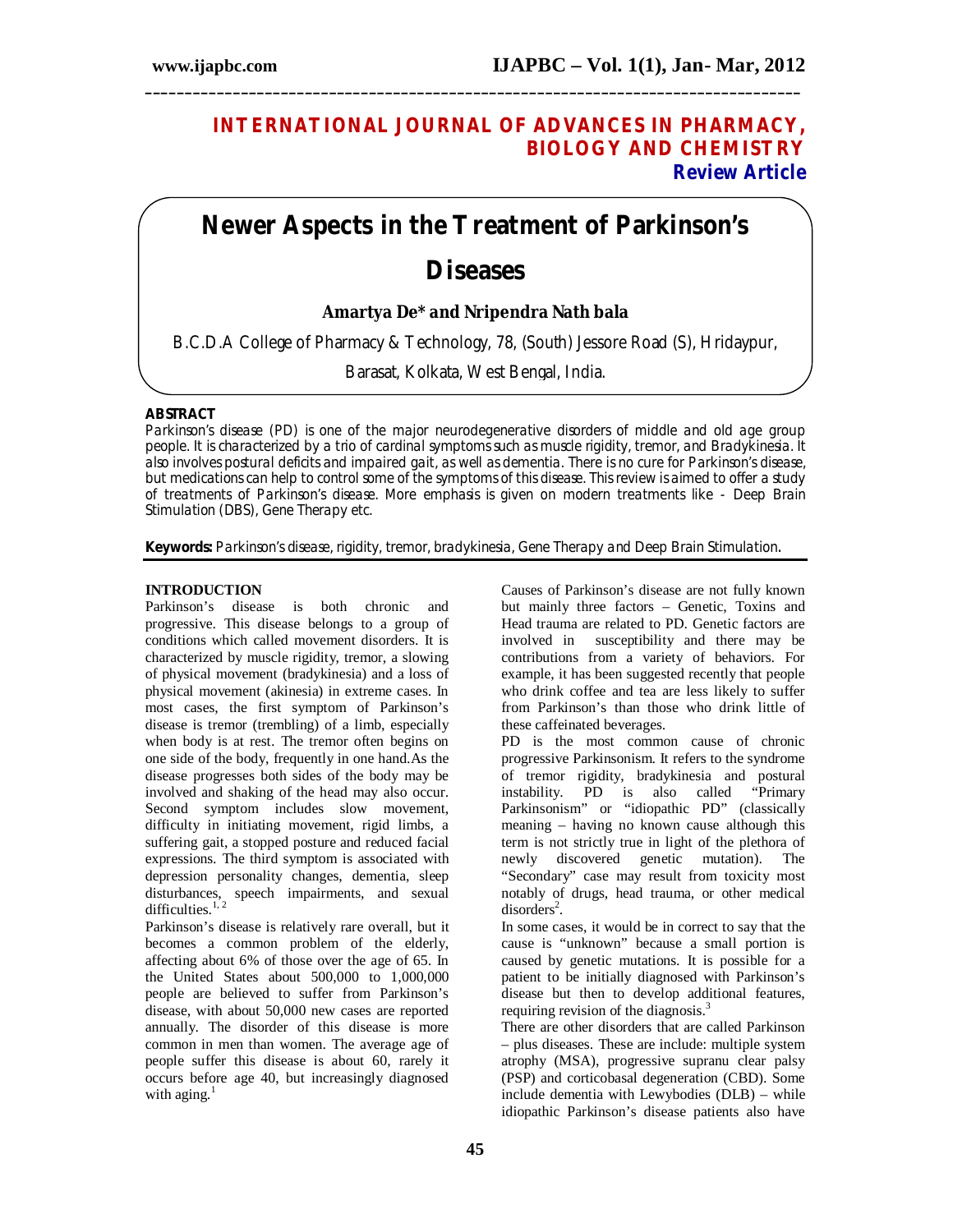**\_\_\_\_\_\_\_\_\_\_\_\_\_\_\_\_\_\_\_\_\_\_\_\_\_\_\_\_\_\_\_\_\_\_\_\_\_\_\_\_\_\_\_\_\_\_\_\_\_\_\_\_\_\_\_\_\_\_\_\_\_\_\_\_\_\_\_\_\_\_\_\_\_\_\_\_\_\_\_\_\_\_**

Lewybodies in their brain tissue, the distribution is denser and more widespread in DLB. The relationship between Parkinson's disease. relationship between Parkinson's disease, Parkinson disease with dementia (PDD), and dementia with lewybodies (DLB) might be most accurately conceptualized as a spectrum, with a discrete area of overlap between each of the three<br>disorders. The cholinester are inhibiting cholinester are inhibiting medications have shown preliminary efficacy in treating the cognitive, psychiatric, and behavioral aspects of the disease of both PD and DLB. The natural history and role of Lewy bodies is little understood.<sup>2</sup>

These Parkinson – plus disease may progress more quickly than typical idiopathic Parkinson disease. If cognitive dysfunction occurs before or very early in the course of the movement disorder, then DLBD may be suspected. Early postural instability with minimal tremor, especially in the context of ophthalmoparesis, should suggest PSP. Early autonomic dysfunction, Including erectile dysfunction and syncope, may suggest MSA. The presence of extreme asymmetry with patchy cortical cognitive defects such as dyspharia and apraxeas (especially with "alien limb" phenomena) should suggest  $CBD$ <sup>2</sup>

The usual anti – Parkinson's medications are typical either less effective or completely in effective in controlling symptoms. Patient may be enquisitely sensitive to neuroleptic medications like haloperidol, for this reason correct differential diagnosis is important.

Parkinson's disease affects movement producing motor symptoms. <sup>4</sup> Non-motor symptoms include autonomic dysfunction, cognitive and neurobehavioral problems and sensory and sleep difficulties, which are also common but are underappreciated.<sup>4</sup>

### **PATHOPHYSIOLOGY**

The major neuropathologic findings in Parkinson's disease are a loss of pigmented dopaminergic neurons in the substantia nigra (Literally "black Substance") and the presence of Lewy bodies. The loss of dopaminergic neurons occurs most prominently in the Ventral lateral substantianigra. Approximately 60- 80% of dopaminergic neurons are lost before motor signs Parkinson disease emerge. These neurons project to the striatum and their loss leads to alterations in the activity of the neural circuits within the basal ganglia that regulate movement, in essence an inhibition of the direct pathway and excitation of the indirect pathway.<sup>2, 5</sup>

The direct pathway facilitates movement and the indirect pathway inhibits movement. Thus the loss of these cells leads to a hypokinetic movement disorder.

There are four major dopamine pathways in the brain. These are the nigrostriatal pathway, the mesocortical pathway, the mesolimbic pathway and

the tuberoinfundibular pathway. Nigrostriatal pathway medicates movement and this is the most conspicuously affected in early Parkinson's disease.<sup>2</sup>

The mechanism by which the brain cells in Parkinson's are lost may consist of an abnormal accumulation of the protein alpha- synuclein bound to ubiquitin in the damaged cells. The alpha – synuclein – ubiquitin complex cannot be directed to the proteosome. This protein accumulation forms proteinaceous cytoplasmic inclusions called Lewy bodies. The latest research on pathogenesis of this disease has shown that the death of dopaminergic neurons by alpha-synuclein is due to a defect in the machinery that transports proteins between two major cellular organelles – the endoplasmic reticulum (ER) and the Golgi apparatus. Certain proteins like Rab1 may reverse this defect caused by alpha - synuclein in animal models. [6] Execessive accumulation of iron are toxic to nerve cells and are also typically observed in conjunction with the protein inclusions. Iron and other transition metals such as copper bind to neuromelanins in the effected neurons of the substantia -nigra. Neuromelanin may be acting as a protective agent. The most likely mechanism is generation of reactive oxygen species.<sup>7</sup>

Iron also includes aggregation of synuclein by oxidation mechanisms  $^{[8]}$ . Similarly, dopamine and the byproducts of dopamine production enhance alpha – synuclein aggregation. The precise mechanism whereby such aggregates of alpha – synuclein damage. The cells are not known. A transgenic mouse model of Parkinson's has been generated by introduction of human wild – type alpha synuclein into the mouse genome under control of the platelet – derived growth factor –  $β$ promoter.<sup>9</sup>

A recent study of Parkinson's disease reveals specialized calcium channels that allow substantia nigra neurons, but not most – neurons, do repetitively fire in a "pacemaker" like pattern. The consequent flooding of calcium into these neurons may aggravate damage to mitochondria and may cause cell death.<sup>2</sup>

#### **TREATMENT:**

Parkinson's disease is a chronic disorder that requires broad – based management including patient and family education, support group<br>service, general wellness maintenance service, general wellness maintenance physiotherapy, exercise and nutrition.<sup>3</sup>

#### **LEVODOPA** :

The most effective Parkinson's drug is levodopa, which is a netural substance in the body when taken by mouth in pill form, it passes into the brain and l-dopa transformed into dopamine in the dopaminergia neurons by L – aromatic amino acid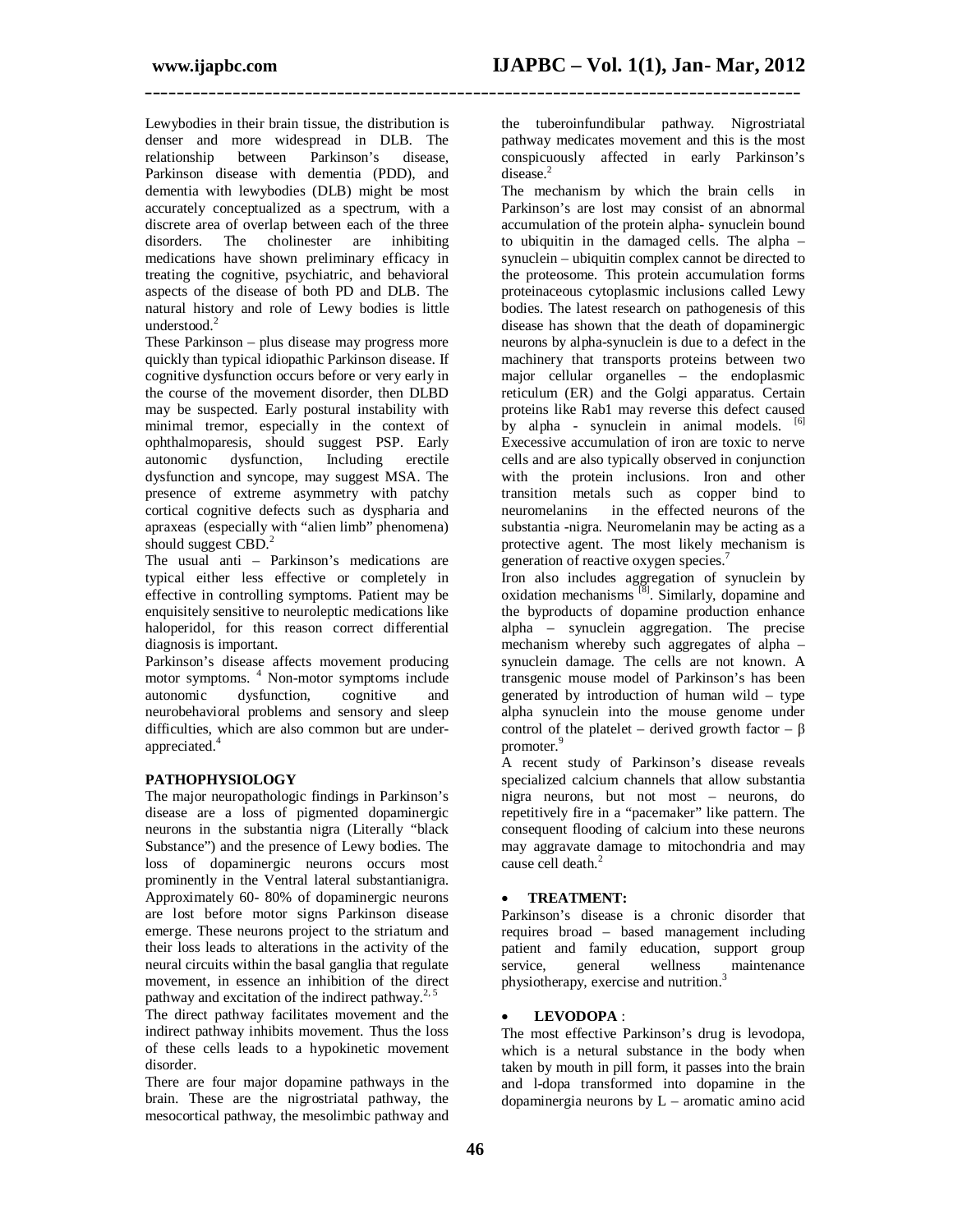**\_\_\_\_\_\_\_\_\_\_\_\_\_\_\_\_\_\_\_\_\_\_\_\_\_\_\_\_\_\_\_\_\_\_\_\_\_\_\_\_\_\_\_\_\_\_\_\_\_\_\_\_\_\_\_\_\_\_\_\_\_\_\_\_\_\_\_\_\_\_\_\_\_\_\_\_\_\_\_\_\_\_**

decarboxylase (often known by its former name dopa-de carboxylase. ). Only  $1-5\%$  of  $L$  – dopa enter the dopaminergic neurons, the remaining Ldopa is often metabolized to dopamine elsewhere, causing a wide variety of side effects, due to feedback inhibition, L-dopa results in a reduction in the endogenous formation of L-dopa and eventually becomes counterproductive. Levodopa is combined with carbidopa to create the combination drug, sinemet'. The carbidopa protects levodopa from premature conversion to dopamine outside the brain. Indoing that, it also prevents nausea Carbidopa and benseraizide are dopa decarboxylase inhibitors. They help to prevent the metabolism of L-dopa before it reaches the dopaminergic neurons and these are generally<br>given as combination preparations of given as combination preparations of carbidopa/levodopa (co-careldopa)(e.g sinemet, pareopa) and benserazide/levodopa(co-beneldopa) (e.g Madopar). There are also controlled release version of sinemet and Madopar that spread out the effect of the L-DOPA. Dvodopa is a combination of Levodopa and Carbidopa, dispersed as a Viscous gel. Another drug, stalevo (Carbidopa, Levodopa and entacapone), is also available for treatment. $2$ As the disease progresses, the benefit from levodopa may become less stable, with a tendency to wax and wane. This then requires medication adjustments. Levodopa side effects include involuntary movements that called dyskinesia. There resolve with dose reduction, but sometimes at the expense of reduced Parkinsonism control. Like other Parkinson's drugs it may also lower blood pressure when standing.<sup>10</sup>

#### **DOPAMINE AGONISTS :**

These drugs aren't changed into dopamine. Instead, they mimic the effects of dopamine in the brain and cause neurons to react as through dopamine is present. They are not nearly as effective in treating the symptoms of Parkinson's disease.<sup>10</sup>

This class includes pill forms of dopamine agonists, such as bromocriptine, pergolide, pramipexole, ropinirole, piribedil, cabergoline, apomorphine, and lisuride are moderately effective. The side effects of dopamine agonists include hallucinations, sleepiness, water retention and low blood pressure when standing. These medications may also increase risk of compulsive behaviors. Such as hypersexuality, compulsive gambling and compulsive overeating. [10] Dopamine agonists can be useful for patients experiencing on-off fluctuations and dyskinesia as a result of high doses of L-Dopa.<sup>2</sup>

#### **MAO-B Inhibitors**

This types of drugs, including selegiline (Eldepryl) and rasagiline (Azilect) help to prevent the breakdown of both naturally occurring dopamine and dopamine formed from Levodopa. They do this by inhibiting the activity of the enzyme monoamine oxidase B (MAO B) an enzyme that metabolism dopamine in the brains.

The side effects are rare but may include confusion, headache, hallucinations and dizziness.<sup>10</sup>

#### **Catechol O-methyltransferase (COMT) Inhibitors**

These drugs prolong the effect of carbidopa – levodopa therapy by blocking an enzyme that breaks down Levodopa.

Tolcapone(Tasmar) inhibits the COMT enzyme and it has been linked to liver damaged and liver failure. So it's normally used only in people who are not responding to other therapies. Entarapone (Comtan) does not cause liver problems and is now combined with carbidopa and Levodopa in a medication called Stalevo. It may worsen other Levodopa side effects, such as involuntary movements (dyskinesias), nausea, confusion or hallucinations. It also may cause urine discoloration.<sup>10</sup>

#### **ANTICHOLINERGICS**

These drugs have been used for many years to help control the tremor associated with Parkinson's disease. A number of anticholinergic drugs, such as Benztropine (Congentin) and trihexyphenidyl are available. Their modest benefits are often offset effects such as impaired memory confusion, constipation, dry mouth & eyes and impaired urination.

#### **GLUTAMATE (NMDA) BLOCKING DRUGS**

Amantdine (symmetrel) is prescribed to provide short-term relief of mild ,early- stage of Parkinson's disease. It also may be added to carbidopa Levodopa therapy for people in the later stages of Parkinson's disease, especially if they have problem with involuntary movements (Dyskinesia) induced by Carbidopa – Levodopa.

The side effects are a purple mottling of the skin and sometimes hallucinations.<sup>10</sup>

#### **CABERGOLINE**

Cabergoline is also known by the brand names Dostiner and Cabaser. Cabergoline is a dopamine agonist primarily stimulates the  $D_2$  receptor activity. It has a very long half  $-$  life.<sup>11</sup>

Besides being used for the treatment of Parkinson's Disease, cabergoline is also used for the treatment<br>of hyperprolactinemia and also exerts hyperprolactinemia antidepressant effects $^{12}$ .

#### **Physical Therapy**

Exercise is important for general health, but especially for maintaining function in Parkinson's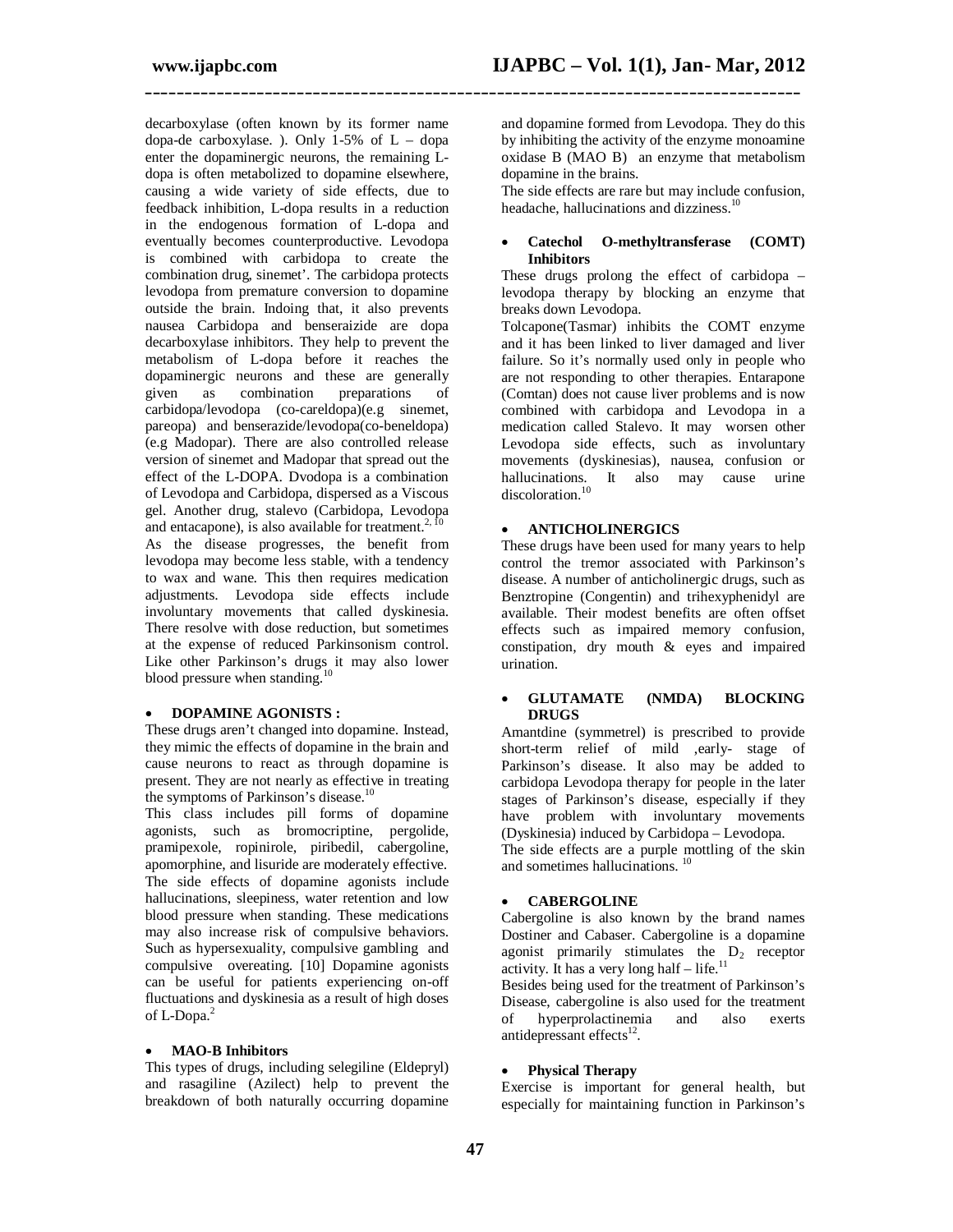disease. Physical therapy may be advisable and can help to improve mobility, range of motion and muscle tone.<sup>10</sup>

#### **Chinese Medicine**

The characteristic symptoms of Parkinson's appeared in ancient Chinese medical tests that described trembling of the hands and shaking of the head syndroms in which elderly patients suffer from spontaneous shaking or from other muscular manifestations such as paralysis or tonic spasm , are thought to be result of yin deficiency of the kidney and liver leading to generation of "internal wind".

One of the most commonly used formulations for treating yin deficiency with aging is Rehmannia Six Formula (Liuwei Dihuang Wan), with key tonic herbs rehmannia and cornus. There are also several wind-inhibiting substances recommended by Chinese Herbalists. The main plant- based remedy is gastrodia tuber (other include uncaria and tribulus), while most of the substances are of animal origin, including scorpion, centipede, earthworm, antelope horn and silkworm. The persistence and progression of the disease may be attributable to "Phelegm obstruction of the channels". According to this concept, a residue from food essence accumulates in the channels (blood vessels, meridians) and "fixes" the wind so the symptoms persist over a long period of time. Herbs used to resolve this problem of phlegm obstruction include arisaema, pinellia, and acorus (botanically related), silkworm and gastrodia are also considered for both calming wind and clearing phlegm obstruction.

Herb therapy, acupuncture therapy and antioxidant therapies have been reported to show benefits for some patients suffering from Parkinson's disease.<sup>1</sup>

#### **MODERN TREATMENTS.**

#### **Gene Therapy**

The very current investigation is gene therapy. This involves using a non-infectious Virus to shuttle a gene into a part of the brain called the subthalamic nucleus (STN). The gene used leads to the production of an enzyme is called glutanui and decarboxylase (GAD). This catalyses the production of neurotransmitter called GABA.<sup>13</sup>

GDNF acts as a direct inhibitor the overactive cells in the STN.

GDNF infusion involves the infusion of GDNF (glial – derived neurotrophic function) into the basal ganglia using surgically implanted catheters. Via a series of biochemical reactions, GDNF stimulates the formation of L-dopa. GDNF therapy is still in development.<sup>2</sup>

#### **Fetal Tissue Transplantation :**

The use of fetal stem cell transplantation to treat Parkinson's disease is not widely available and research is in its infancy. Medical and ethical opinion is strongly divided over the issue of issuing fetal tissue to stimulate the dopaminergic neurons in patients suffering from Parkinson's disease.

Rersearch and studies into the benefits of fetal stem cell transplantation have produced mixed results. A number of experiments have shown that grafted cells can survive and function effectively in the mild-brain regions of the recipients, while it also improves movement initiation and rigidity. $14, 15$ 

#### **Neuroproductive Treatments**

**\_\_\_\_\_\_\_\_\_\_\_\_\_\_\_\_\_\_\_\_\_\_\_\_\_\_\_\_\_\_\_\_\_\_\_\_\_\_\_\_\_\_\_\_\_\_\_\_\_\_\_\_\_\_\_\_\_\_\_\_\_\_\_\_\_\_\_\_\_\_\_\_\_\_\_\_\_\_\_\_\_\_**

Neuroprotective treatments are at the fore front of PD research, but are still under clinical scrutiny. These agents could protect neurons from cell death induced by disease presence resulting in slower progressive of disease. Agents currently under investigation as neuroprotective agents induced anti-apoptotic drugs (CEP 1347 & CTCT 346) Lazaroids, bioenergetics, antiglutametergic agents and dopamine receptors.<sup>1</sup>

#### **Neural Transplantation**

The first prospective randomized double – blind sham-placebo controlled trial of dopamine – producing cell transplants failed to show an improvement in quality of life, although some significant clinical improvements were seen in patients below the age of 60.  $^{[17][18]}$ 

A significant problem was the excess release of dopamine by the transplanted tissue, leading to dystorias.<sup>[18]</sup>

Research in African green monkeys suggests that use of stem cells might in future provide a similar benefit without inducing dystorias.<sup>19</sup>

#### **Deep Brain Stimulation :**

Deep brain stimulation (DBS) is a surgical procedure which is used to treat a variety of disabling neurological symptoms – most commonly the debilitating symptoms of Parkinson's disease such as tremor, rigidity, stiffness, slowed movements. The procedure is also used to treat essential tremor, a common neurological movement disorder. Now, the procedure is used only for those patients whose symptoms cannot be adequately controlled with medications.

The history of DBS in movement disorder can be traced to the 1950s and 60s when early investigation observed that the high frequency stimulation of the neural intermediate nucleu (Vim) of the thalamus, performed intraoperatively for clinical localization abolished tremor.<sup>[20][21]</sup> This led to the investigation of the efficiency of chronic stimulation of the Vim neclues as a treatment for tremor disorders. Chronic DBS of VIM was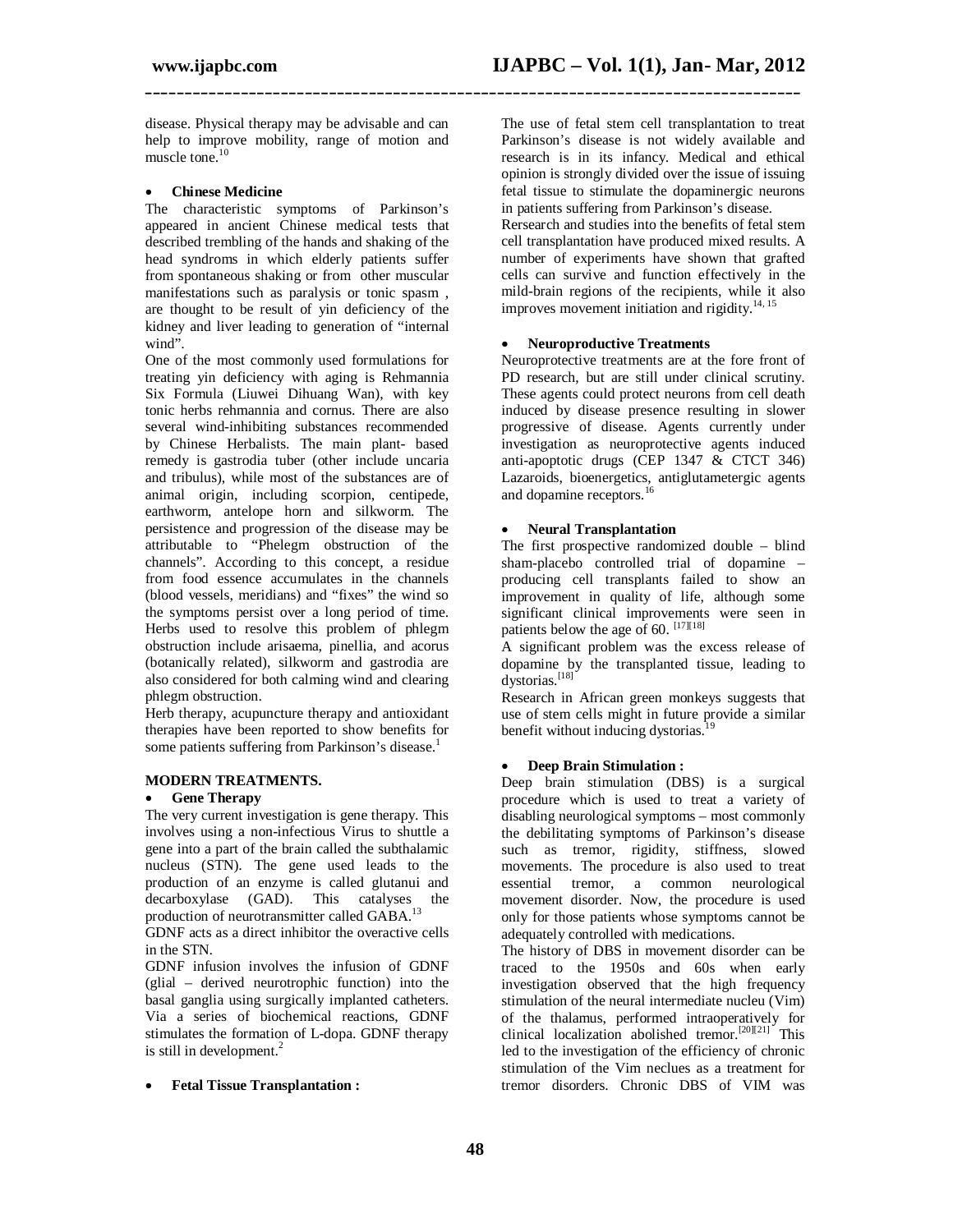reported to be an effective treatment for tremor of PD and essential tremor in the early 1990's.<sup>22-24</sup>

Vim DBS in PD prompted the application of this technique as the target for pallidotomy, i.e. the porteroventral part of globus pallidus pars intera (GPI) as well as in the subthalamic nucleus  $(STN).<sup>25, 26</sup>$  Many reports have now established that DBS of GPI and STN are both effective and safe in treating medically refractory motor fluctuations and LIDS in PD. $27$ 

The exact mechanism of the action of DBS is unknown. As the clinical effects of the DBS of Vim and GPI on tremor and Parkinsonism are similar to lesioning. It is proposed that DBS has inhibitory rather than excitation effects on the functions of all its target nuclei. Depolarization block of the neurons of the target nuclei is generally considered to be the most likely mechanism of this inhibition. It has also been proposed that pathological such as tremor related activity in the target neurons may be disrupted (jamming) by high frequency stimulation.<sup>28</sup>

DBS uses a surgically implanted battery – operated medical device is called a neurostimulator. It is similar to a heart pacemaker and approximately it looks like a stopwatch. It delivers electrical stimulation to targeted areas in the brains that control movement, blocking the abnormal nerve signals that cause tremor and PD symptom.

Before DBS procedure, a neurosurgeon uses magnetic resources imaging (MRI) or computed tomography (CT) scanning to identify and locate the exact target within the brain electrical nerve signals generate the PD symptoms. Some surgeons may use micro electrode recording which involves a small wire that monitor the activity of nerve cells in the target area – to more specifically identify the precise brain target that will be stimulate. Generally, there targets are the thalamus, subthalamus, nucleus, and globus pallidus.

This DBS system consists of there components – the lead, the extension, and the neuronstimulator (The lead also called an electrode) is a thin, insulated wire. It is inserted through a small opening in the skull and implanted in the brain. The HP of the electrode is positioned within the targeted brain area.

The extension is an insulated wire that is passed under the skin of the head, neck and shoulder. It connects the lead to the neuro-stimulator.

The third component is the neurostimulator (the "battery pack"). It is usually implanted under the skin near the collar bone. In some cases it may be implanted lower in the chest or under the skin over the abdomen.

Once the system is in place , electrical impulses are sent from the neurostimulator up along the extension wire and the lead and into the brain. These impulses interfere with and block the electrical signals that cause PD symptom.<sup>29</sup>

Deep brain stimulation treatment may improve movement skills and quality of life for patients with advanced Parkinson's disease over other medical therapies. Though it may also have a higher risk of serious adverse events, according to an article released on January 6,2008 in Jama.<sup>30</sup>

#### **Alternative Treatments**

**\_\_\_\_\_\_\_\_\_\_\_\_\_\_\_\_\_\_\_\_\_\_\_\_\_\_\_\_\_\_\_\_\_\_\_\_\_\_\_\_\_\_\_\_\_\_\_\_\_\_\_\_\_\_\_\_\_\_\_\_\_\_\_\_\_\_\_\_\_\_\_\_\_\_\_\_\_\_\_\_\_\_**

Nutrients have been used in clinical studies and are used by people with Parkinson's disease in order to partially treat Parkinson's disease or to slow down its deterioration. The L-dopa precursor L-tyrosine was shown to relieve an average of 70% of symptoms.

Ferrous iron, the essential co factor for L-dopa biosynthesis was shown to relieve between 10% and 60% of symptoms in 110 out of 110 patients.<sup>31, 32</sup>

More limited efficiency has been obtained with the use of THAT,NADH and pyridoxine – coenzyme precursors involved in dopamine biosynthesis.<sup>3</sup>

Vitamin C and Vitamin E in large doses are commonly used by patients in order to theoretically reduce the cell damage that occurs in PD. The cause is that the enzymes superoxide dismutase and catalase require these vitamins in order to nullity the superoxide anion a toxin commonly produced in damaged cells. However, in the randomized controlled trail , DATA TOP of patients with early PD, no beneficial effect for Vitamin E composed to placebo was seen.  $34$  Coenzyme Q10 is used more recently for similar reasons, Mito Q is a newly developed synthetic substance that is similar in structure and function to co-enzyme Q10. Most of these therapies are covered in Dr. Laurie Mischley's Natural Therapies for Parkinson's Disease.<sup>35</sup>

#### **CONCLUSION**

All the treatments which are discussed in this article show benefits for some patients suffering from Parkinson's disease. Among those treatments deep brain stimulation, gene therapy are very modern treatments and provide a new approach for the control of symptoms in advanced Parkinson's disease. These new modern therapies are still in development.

#### **REFERENCES**

- 1. Dharmananda S, Parkinson's Disease: Possible Treatment with Chinese Medicine (2004).
- 2. Parkinson's disease from Wikipedia, the free encyclopedia(2010).
- 3. National Institute for Health and Clinical Excellence, Clinical guideline 35: Parkinson's disease London, (June, 2006).
- 4. Jankovic J, Parkinson's disease: Clinical features and diagnosis, Journal of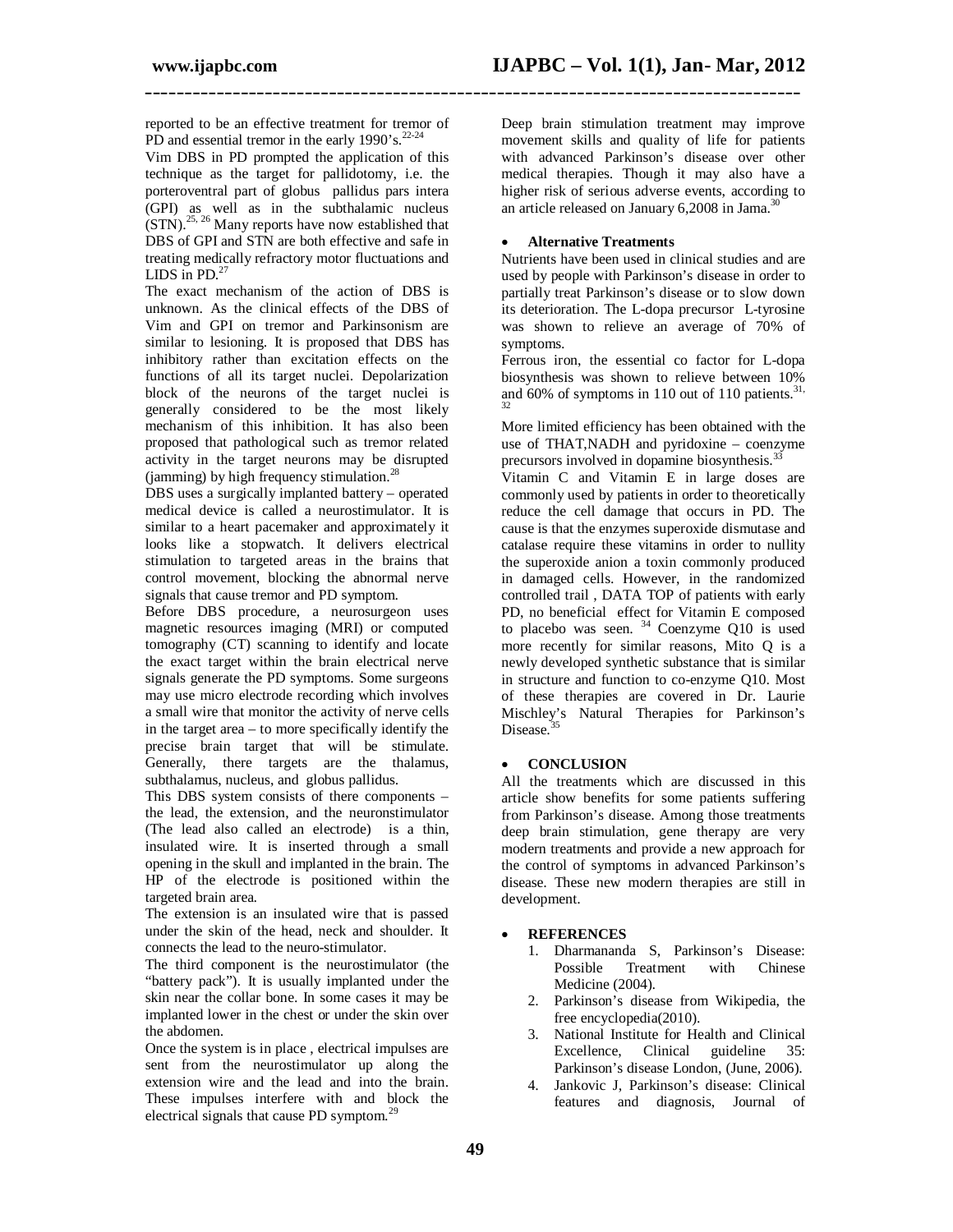Neurology, Neurosurgery and Psychiatry  $79(4)$ :  $368 - 76$ . doi: 79(4): 368 – 76. doi : 10.1136/jnnp.2007.131045-PMID 18344392 (April,2008)

**\_\_\_\_\_\_\_\_\_\_\_\_\_\_\_\_\_\_\_\_\_\_\_\_\_\_\_\_\_\_\_\_\_\_\_\_\_\_\_\_\_\_\_\_\_\_\_\_\_\_\_\_\_\_\_\_\_\_\_\_\_\_\_\_\_\_\_\_\_\_\_\_\_\_\_\_\_\_\_\_\_\_**

- 5. Hauser RA, Pahwa R, Lyons KK, Parkinson's Disease (Oct, 2009).<br>Parkinson's disease M
- 6. Parkinson's disease Mechanism Discovered, HHMI Research News (June 22, 2006).
- 7. Jenner P, Oxidative mechanism in nigral cell death in Parkinson's disease, Movement Disorders 13 (suppl 1) : 24-34 PMID 9613715 (1998).
- 8. Kaur D, Andersen JK, Ironing out Parkinson's disease: is therapeutic treatment with iron chelators a real possibility? Aging cell  $1(1)$ :  $17 - 21$ . doi:10,146/J,1474 9728.2002 .00001. X. PMID 12882349 (October, 2002) .
- 9. Masliah E, Rockenstein E, Veinbergs I, etal, Dopaminergic loss and inclusion body formation in other synudein mice : implications for neurodegenerative disorders, since 287(5456) : 1265 – 9 (2000).
- 10. Parkinson's disease Mayo clinic : College of Medicine http://cancercenter.mayo.edu/mayo/resear ch/parkinson/retrieved. 2006-11-04.
- 11. Linazasuro G, Spanish Dopamine Agonists Study Group, Conversation from dopamine agonists to cabergoline : an open-label trail in 128 patients with advanced Parkinson's disease, Clin Neuropharmacol. 31 (1) : 19-24 (2008).
- 12. Chiba S, Numakawa T, Ninomiya M, Yoon HS, Kunugi H, Carbagoline, a dopamine receptor against has an antidepressant like property and enhances brain – derived neurotrophic factor signaling, psychopharmacology (Beri)  $211(3)$ : 291-301 (2010).
- 13. Kaplitt MG, Feigin A, Tang C, Fitzsimons HL, Mattis P, Lawlor PA, Bland RJ, Young D, Strybing K, Eidelberg D, During MJ, Safety and tolerability of gene therapy with an adeno associated virus (AAV) borne GAD gene for Parkinson's disease: an open Label, Phase I trail, Lancet 369 (9579) : 2097 – IOS, doi : 10.1016/50140 – 6736 (07) 60982 – 9 PMID 17586305 (2007).
- 14. Parkinson's disease Treatment (2010).
- 15. U.S. Food and Drug Administration (2006), FDA approves new treatment for Parkinson's disease FDA news.
- 16. Djaldetti R, Melamed E, Newdrugs in the future treatment of Parkinson's disease, Journal of Neurology, 249 Suppl 2 : II30-

 $5.00i : 10.1007/500415 - 002 - 1206 -$ PMID 1206 – 2.PMID 12375061 (2002).

- 17. Fread CR, Greene PE, Breeze RE, etal, Transplantation of embryonic dopamine neurons for severe Parkinson's disease, The New England Journal of Medicine 344 (10) : 710 – 9. doi : 10.1056/NEJM 2001 03083441002. PMID 11236774 (March 2001).
- 18. Redmond DE, Cellular replacement therapy for Parkinson's disease – where we are today? The Neuroscientist 8 (5): 457 – 88. Doi: 10.1177/ 107385802237703. (October 2002).
- 19. Redmond E, etal, Behavioral improvement in a primate Parkinson's model is associated with multiple homeo static effects of human neural stem cells, Proceedings of the National Academy of Science 104(29) : 12175. Doi: 10.1073/ pnas. 0704091104. PMID 17586681 (2007).
- 20. Hassler R, Riechert T, Munginger F, Physiological observations in stereotaxic operations extrapyramidal motor disturbances, Brain 1960: 83 :337 – 50.
- 21. Ohye C, Kubota K, Hooper HE, Ventrolateral and subventrolateral thalamic stimulation, Arch Neurol 1964 ; 11 : 427 - 34.
- 22. Benabid AL, Pollak P, Gervasoon C, Hoffman D, Gao DM, Honmel M, etal, Long – term Suppression of tremor by chronic stimulation of the ventral intermediate thalamic nucleus Lancet 1991,337:403-6.
- 23. Blond S, Caparos Lefebvre D, Parker F, Assakar F, Petit H, Guieu JD, et al, Control of tremor and involuntary<br>movement disorders by chronic movement disorders by chronic stimulation of the ventral intermediate thalamic nuecleus Neurosurg 1992;77:62- 8.
- 24. Benabid AL, Pollak P, Gao DM, Hoffman D, Limousin P, Gay E, etal, Chronic electrical stimulation of the ventralis intermedius nucleus of the thalamus as a treatment of movement disorders, J Neurosurg 1996; 84 : 203 – 14.
- 25. Siegfried J, Lippitz B, Bilateral chronic electrical stimulation of ventroposterolateral pallidum: a new therapeutic approach for alleviating all Parkinsonian symptoms . Neurosurgery  $1994:35:1126-30.$
- 26. Limousin P, Pollak P, Benazzous A, Hoffmann D, Le Bas JF, Broussolle E, etal, effect of Parkinson signs and